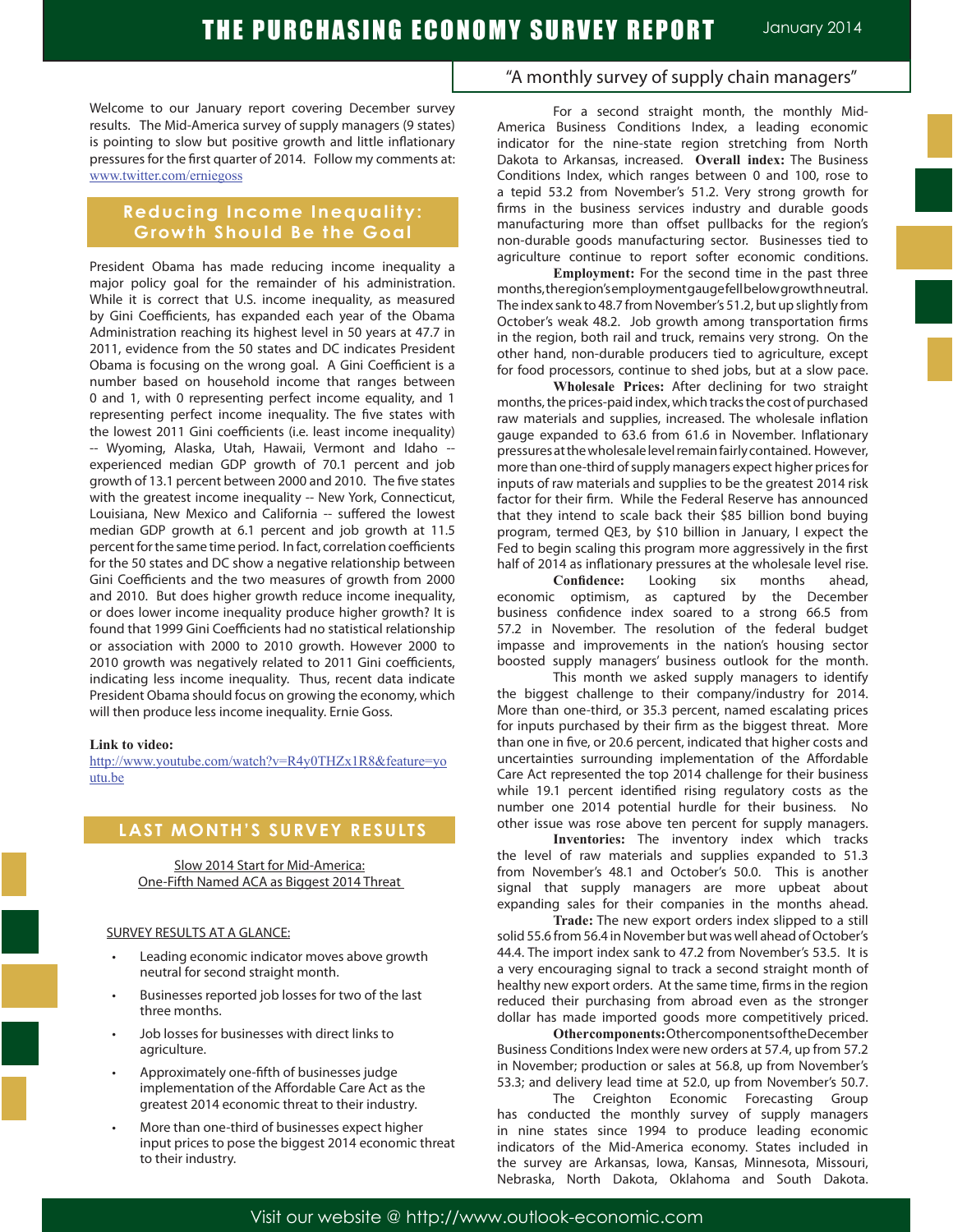The forecasting group's overall index, referred to as the Business Conditions Index, ranges between 0 and 100. An index greater than 50 indicates an expansionary economy over the course of the next three to six months. The Business Conditions Index is a mathematical average of indices for new orders, production or sales, employment, inventories and delivery lead time. This is the same methodology used by the National Institute for Supply Management, formerly the Purchasing Management Association, since 1931.

# **MID-AMERICA STATES**

### ARKANSAS

The December overall index, or leading economic indicator, for Arkansas expanded to 53.9 from 51.1 in November. Components of the index from the monthly survey of supply managers were new orders at 51.8, production or sales at 48.5, delivery lead time at 50.3, inventories at 61.5, and employment at 57.4. Durable goods manufacturers and business services firms in the state ended the year on a high note. Construction activity is picking up. On the other hand, nondurable goods producers continue to shed jobs. 2014 Arkansas wish list includes: A reduction in the state's unemployment rate by one percentage point; 2014 greatest economic risk: The state's 40,000 discouraged workers remain out of the labor force even as the state economy expands.

### IOWA

The state's Business Conditions Index rose to a regional high for December. The index, a leading economic indicator from a survey of supply managers in the state advanced to 61.5 from November's healthy 59.2. Components of the index for December were new orders at 66.1, production or sales at 66.3, delivery lead time at 53.2, employment at 63.2, and inventories at 58.7. Durable goods manufacturers ended the year growing at a solid pace. Even agriculture equipment manufacturers, by expanding sales abroad, are experiencing solid gains in business activity. Non-durable goods producers, including food processors, grew their business in the second half of 2013. I expect these same sectors to push the overall Iowa economy into the positive growth range for the first half of 2014. However, that growth will be down from the same period in 2013. 2014 Iowa wish list includes: Continued low interest rates: 2014 greatest economic risk: A significant upturn in the value of the U.S. dollar pushing agriculture commodity prices even lower.

### KANSAS

The Kansas Business Conditions Index for December climbed to 54.5 from 51.5 in November. Components of the leading economic indicator from the monthly survey of supply managers were new orders at 59.8, production or sales at 56.0, delivery lead time at 49.3, employment at 58.2, and inventories at 49.2. Durable goods producers, business services firms and telecommunications companies ended 2013 on a high note with increases in business activity and jobs. On the other hand, non-durable manufacturers experienced pullbacks in economic activity in the second half of 2013. Kansas will experience positive growth for the first half of 2014 but lower that for the same period in 2013. 2014 Kansas wish list includes: Stable and low long term interest rates: 2014 greatest economic risk: trade skirmishes, restrictions and trade wars.

#### MINNESOTA

For 13 straight months, Minnesota's Business Conditions Index has moved above growth neutral. The index from a monthly survey of supply managers in the state advanced to a healthy 58.9 from 55.7 in November. Components of the index from

### "A monthly survey of supply chain managers"

the December survey were new orders at 69.9, production or sales at 62.2, delivery lead time at 56.2, inventories at 54.4, and employment at 51.8. Durable goods manufacturers and engineering services firms ended the year growing at a very healthy pace. Non-durable goods processors, including food manufacturers and ethanol producers, experienced pullbacks in economic activity in the final quarter of 2013. While construction firms have added jobs for 2013, the industry has not returned to pre-recession employment levels. 2014 Minnesota wish list includes: Federal Reserve maintains its bond buying program above \$50 billion monthly for all of 2014: 2014 greatest economic risk: A significant upturn in mortgage rates that pushes the state's construction industry into negative growth territory.

#### MISSOURI

The December Business Conditions Index for Missouri declined to 51.9 from November's 54.3. Components of the survey of supply managers in the state were new orders at 56.5, production or sales at 56.4, delivery lead time at 49.5, inventories at 49.8, and employment at 47.6. Durable and nondurable goods manufacturers ended 2013 on a high note with healthy sales and job growth. Construction firms continue to add jobs but the industry still must add 35,000 jobs to return to pre-recession levels. 2014 Missouri wish list includes: Automobile industry remains on positive growth trajectory: 2014 greatest economic risk: Healthy economic growth fails to reduce the state's large pool of discouraged workers.

#### **NEBRASKA**

For a third straight month, Nebraska's overall, or business conditions index, sank below growth neutral. The index, a leading economic indicator from a survey of supply managers in the state dipped to 48.1 from November's 48.3. Components of the index for December were new orders at 52.1, production or sales at 49.2, delivery lead time at 46.0, inventories at 45.3, and employment at 47.8. Pullbacks among durable and non-durable goods manufacturers tied to agriculture more than offset gains in the state's transportation sector. Higher mortgage rates reduced construction activity over the last several months. 2014 Nebraska wish list includes: Continued low interest rates: 2014 greatest economic risk: A significant upturn in the value of the U.S. dollar pushing agriculture commodity prices even lower.

### NORTH DAKOTA

The state's leading economic indicator rose to a solid level for December. The overall index from a survey of supply managers in the state jumped to 57.1 from 55.3 in November. Components of the overall index for December were new orders at 50.7, production or sales at 48.3, delivery lead time at 86.8, employment at 55.6, and inventories at 43.8. Pullbacks for manufacturers linked to agriculture were more than offset by expanding growth for manufacturers tied to energy. Energy growth in the state continues to drive business conditions higher for transportation companies and construction firms. 2014 North Dakota wish list includes: Continued low interest rates: 2014 greatest economic risk: A significant upturn in the value of the U.S. dollar pushing agriculture commodity prices even lower.

#### **OKLAHOMA**

After slipping below growth neutral in the third quarter of 2013, Oklahoma's Business Conditions Index is once again moving higher. The overall index, a leading economic indicator, from a survey of supply managers in the state jumped to 60.2 from 49.3 in November. Components of the December survey of supply managers in the state were new orders at 50.4, production or sales at 74.0, delivery lead time at 49.4, inventories at 74.7, and employment at 52.7. Expansions for business services firms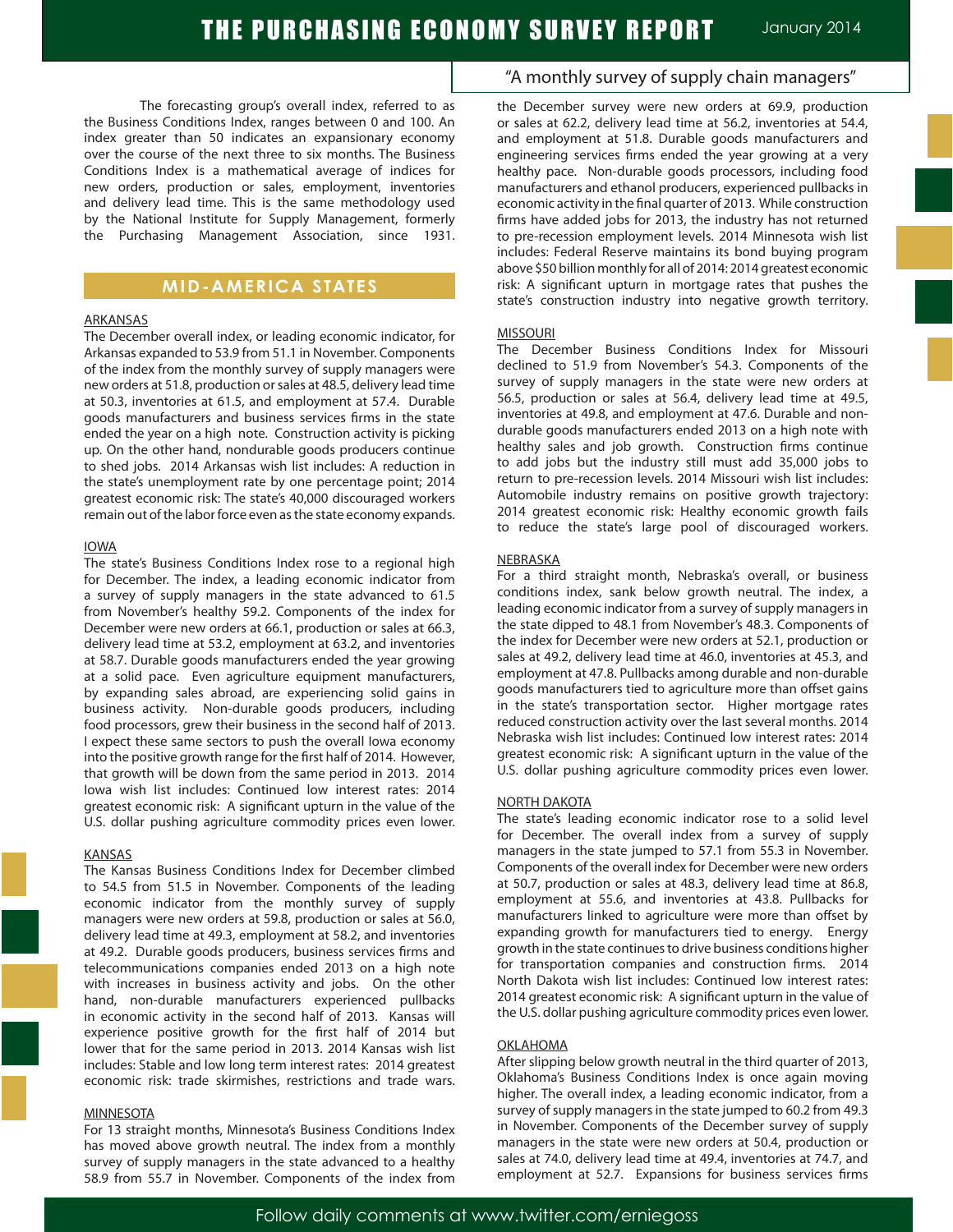and durable goods manufacturers including metal producers, more than offset pullbacks for non-durable goods producers such as food processers. According to recent survey results, growth for the first half of 2014 will be healthy for Oklahoma. 2014 Oklahoma wish list includes: Continued low interest rates: 2014 greatest economic risk: A significant upturn in lending rates that stifles the state's construction sector.

#### SOUTH DAKOTA

After moving below growth neutral in November of 2012, South Dakota's leading economic indicator from a survey of supply managers has been above growth neutral 50.0 each month since. The overall index, termed the Business Conditions Index, expanded to 53.2 from November's 52.3. Components of the index for December, a leading economic indicator, were new orders at 55.3, production or sales at 54.2, delivery lead time at 52.3, inventories at 52.0, and employment at 52.1. Upturns in manufacturing sales continue to bolster job growth and increases in the hours worked for manufacturing sector. Growth for business services firms continues to spill over into the broader state economy. Economic growth for the first half of 2014 will be healthy according to recent surveys of supply managers in the state. 2014 South Dakota wish list includes: Continued low interest rates: 2014 greatest economic risk: A significant upturn in the value of the U.S. dollar pushing agriculture commodity prices even lower.



# **THE BULLISH NEWS**

- First time claims for unemployment insurance are now at their pre-recession levels.
- Home prices expanded by 13.6% between October 2012 and October 2013 or the fastest pace since just February 2006. Housing bubbles are forming across the U.S.
- December purchasing management indices (PMIs) from the national survey of supply managers slipped to a healthy 57.0 and while Creighton's regional survey improved for December.
- Third quarter GDP (revised) expanded by a solid annualized 4.1%, the highest since the final quarter of 2011.



Ĩ

# **THE BEARISH NEWS**

- As a result of Federal Reserve threats to reduce monetary stimulus, the value of the dollar continues to rise putting downward pressures on agriculture commodity prices. Grain prices, for example, have declined by almost 40% over the past year.
- The December jobs report was in a word "dreadful." Only 74,000 jobs added and more than 300,000 workers left the labor force. I think that is very likely a one month aberration. January will show improved numbers.

### **WHAT TO WATCH**

CPIs: On February 20, the Bureau of Labor Statistics releases consumer price indices for January. Average monthly growth of 0.1%, or less, will force the Fed to maintain its monthly bond buying program at a level above current expectations thus keeping long-term interest rates low.

- GDP: On January 30, the Bureau of Economic Analysis will release the advance estimate for fourth quarter GDP growth. Another annualized gain of more than 4.0% will push the Federal Reserve to begin more aggressively scaling back their monthly bond buying program with higher long-term interest rates to follow. A reading of less than 2% will push the Fed to continue bond buying at \$75 billion per month with lower long-term interest rates to follow
- Jobs: On Friday Feb. 7, the U.S. Bureau of Labor Statistics (BLS) will release the employment report for January. A very positive job report such as job growth above 225,000 will push interest rates higher and faster than most economists, including the Fed, now expect.

### **THE OUTLOOK**

### FROM GOSS:

- I expect long term interest rates, including mortgage rates to rise by one percentage point by the fourth quarter of 2014.
- The federal deficit and debt to begin rising more quickly in the second half of 2014 even as tax collections grow more swiftly.
- • U.S. housing price growth to slow considerably in 2014.

# **Goss Eggs (Recent Dumb Economic Moves)**

Bailout of Health Insurance Companies. Just before Christmas, the Obama Administration decreed that people with canceled individual and family insurance policies will not be subject to the individual mandate in 2014. Combined with a plethora of other exemptions means that those covered by the Affordable Care Act in 2014 will be older, and less healthy. By covering the less healthy, health insurance companies will sustain mammoth losses pushing many into bankruptcy. Bailouts are just around the corner. Democrats and Republicans must resist another round of business bailouts rivaling those of 2008-11. Two wrongs don't make a right.

Survey results for December will be released on the first business day of next month, Feb 3.

Follow Goss on twitter at http://twitter.com/erniegoss For historical data and forecasts visit our website at: http://www2.creighton.edu/business/economicoutlook/ www.ernestgoss.com